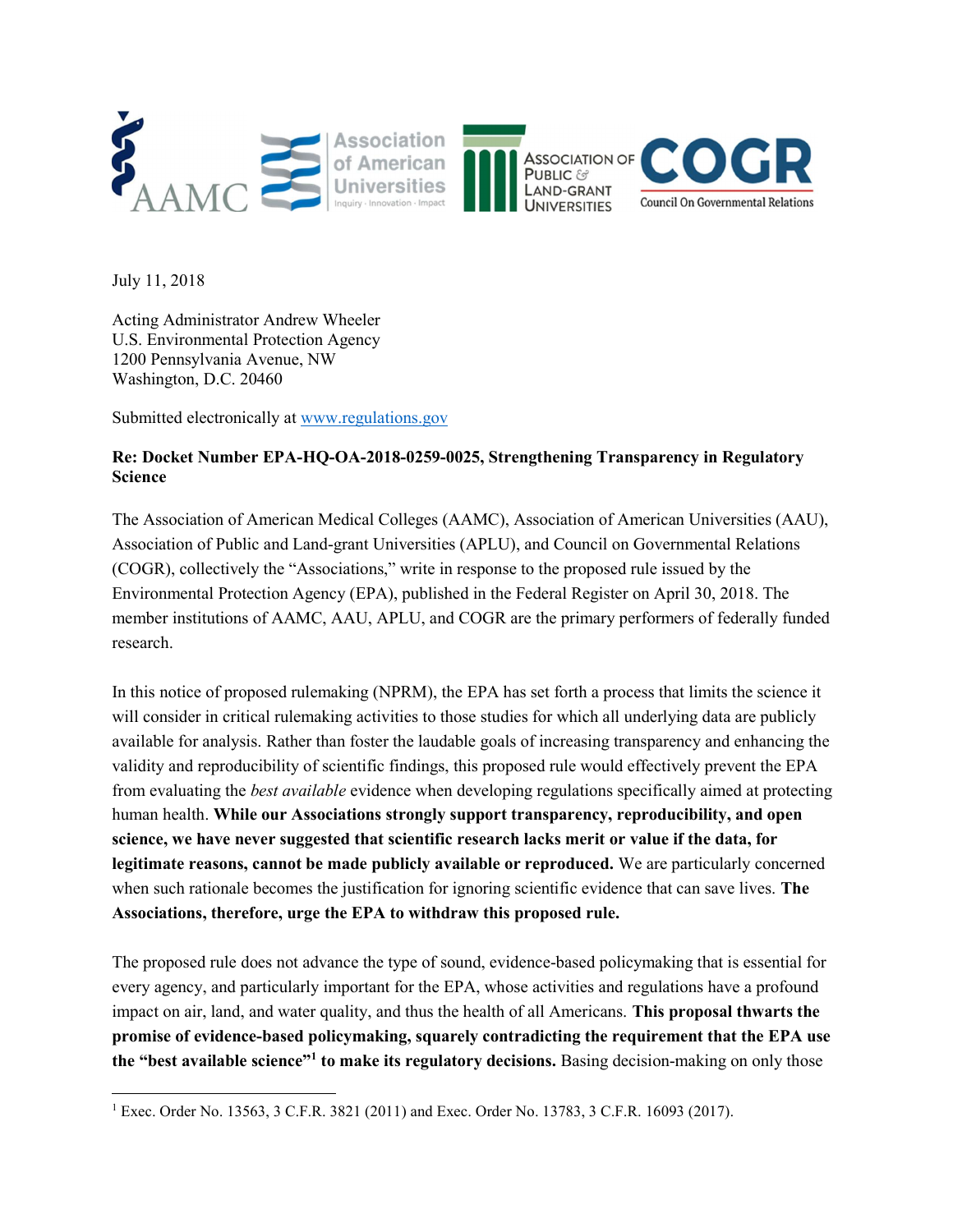studies with publicly available data would drastically curtail the use of key information and studies in the policymaking process and ignore the entire body of scientific evidence built up over years of inquiry.

The NPRM indicates that it "takes into consideration the policies and recommendations of third party organizations who advocated for open science." However, while encouraging greater access to research data and suggesting incentives or necessary infrastructure enhancements to enable data sharing, most of the cited reports and policies from respected organizations listed do not recommend or support the premise that research should be disregarded if the data are not publicly available. The recommendations from one such report from the National Academies of Science, Engineering, and Medicine, "Optimizing the Nation's Investment in Academic Research,"<sup>2</sup> were incorporated into the 21<sup>st</sup> Century Cures Act and discuss the potential burdens of data sharing policies, but do not suggest that a policy such as the one being proposed by the EPA would be beneficial.

The NPRM further asserts that the policies are "informed by the policies recently adopted by some major scientific journals," specifically citing the journals PLOS ONE, Science, and Nature. A commentary by the editors in chief of those journals in response to this NPRM refutes this characterization and rejects such a stringent approach, stating, "It does not strengthen policies based on scientific evidence to limit the scientific evidence that can inform them; rather, it is paramount that the full suite of relevant science vetted through peer review, which includes ever more rigorous features, inform the landscape of decision making. Excluding relevant studies simply because they do not meet rigid transparency standards will adversely affect decision-making processes."<sup>3</sup>

There are legitimate, reasonable and ethical reasons that scientific data may not be available to the public. This should not invalidate the research or its findings, and should not prevent the research from being used in important EPA rulemaking. In cases where it is not appropriate for data to be made publicly available, there are other mechanisms intrinsic to the scientific process for substantiating the relevance and validity of research results. Large-scale health and environmental studies generally involve sensitive data from human subjects, which may not be fully de-identifiable. In addition, many individuals agree to participate in these research studies through an informed consent process that ensures their data will not be shared in any form. The assurances provided to research subjects are reviewed, along with the entirety of each proposed study, by an institutional review board (IRB) charged with ensuring the ethical treatment of human subjects and their data. As a highly relevant example, data from the landmark "Six Cities" study<sup>4</sup> that established a link between air pollution and human mortality, could not be made

<sup>&</sup>lt;sup>2</sup> National Academies of Sciences, Engineering, and Medicine. 2016. Optimizing the Nation's Investment in Academic Research: A New Regulatory Framework for the 21st Century. Washington, DC: The National Academies Press. https://doi.org/10.17226/21824.

<sup>&</sup>lt;sup>3</sup> Berg, J., Campbell, P., Kiermer, V., Raikhel, N., Sweet, D. Joint statement on EPA proposed rule and public availability of data. Science. 2018 May 4:360(6388).

http://science.sciencemag.org/content/early/2018/04/30/science.aau0116.

<sup>4</sup> Dockery, D.W., Pope, C.A., Xu, X., Spengler, J.D., Ware, J.H., Fay, M.E., Ferris, Jr., B.G., Speizer, F.E. An Association between Air Pollution and Mortality in Six U.S. Cities. N Engl J Med. 1993 329:1753-1759. https://www.nejm.org/doi/full/10.1056/NEJM199312093292401.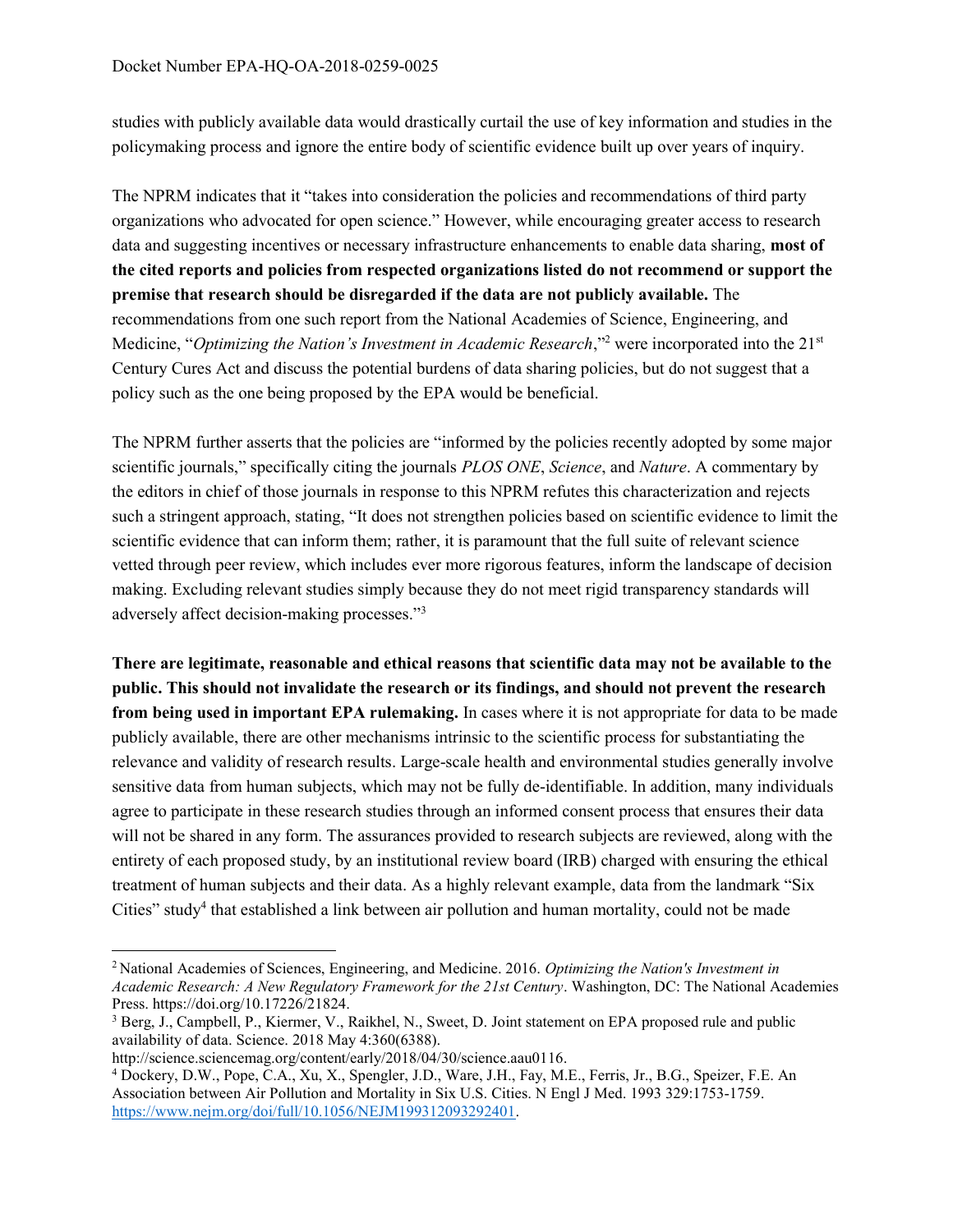## Docket Number EPA-HQ-OA-2018-0259-0025

publicly available for a number of reasons, including promises that were made to the study participants at time of enrollment. Notably, the outcomes of this particular study have been validated in a number of scientifically rigorous ways and by several independent studies. Nowhere does the NPRM suggest that other mechanisms could be used to give the EPA confidence that the findings should be considered in rulemaking. Such mechanisms include comparing outcomes of several trials from different groups that reach the same conclusions, and vetting the science through expert scientific panels specially convened for this purpose. These mechanisms are especially important for studies conducted in the past, for which the underlying datasets may be wholly unsuitable or unavailable for public review.

In some instances, this proposed rule will directly conflict with Executive Order 13556<sup>5</sup> and the accompanying National Archives and Records Administration implementing directive<sup>6</sup>, which place limitations on the release of specific non-classified information involving privacy, security, proprietary business interests, and law enforcement investigations. We would particularly question if controlled unclassified information (CUI) categories limiting the release of information relating to health, genetic information, proprietary business information, pesticide producers and railroad safety analysis records<sup>7</sup> might prevent valid scientific studies based upon these CUI categories from being released and as a result, prevent the best possible scientific evidence from being used to develop regulations aimed at protecting public health and safety.

Even for those studies where the researchers are not specifically prohibited by an IRB or other restrictions from making the data publicly available, de-identification to maintain privacy is not simply a matter of redacting names from documents, but a complex and resource-intensive process. Scientific data may be prepared for and shared with other scientists for many reasons, including the development of new hypotheses, new analyses to seek novel patterns or test current suppositions, or for purposes of reproducing or confirming aspects of a particular study, and also to avoid duplication of efforts and accelerating discovery. Weighing the merit of these approaches, the privacy considerations, and the resources needed to accomplish meaningful data sharing is what drives these decisions today, and should continue to be considerations going forward. Policy should be informed by science, but science is not always undertaken for purposes of informing regulatory decisions.

Even the strongest and most sincere supporters of the open science movement have recognized that there is value in research for which underlying data are not made publicly available and acknowledge an imperative to leverage all science to develop policies and regulations.<sup>8</sup> The goals of open science are not advanced through this proposal, which does not provide incentives, funding, or infrastructure for increasing access to data, but simply allows the Agency to disregard important, ethical, well-designed and executed studies.

 $\overline{a}$ 

<sup>5</sup> Exec. Order No. 13556, 3 C.F.R. 68675 (2010).

<sup>6</sup> 32 C.F.R. pt. 2002 (2016).

<sup>&</sup>lt;sup>7</sup> National Archives CUI Categories (2018). Available at: https://www.archives.gov/cui/registry/category-list.

<sup>8</sup> Ioannidis, J.P.A. All science should inform policy and regulation. PLOS Medicine. 2018 15(5):

e1002576. https://doi.org/10.1371/journal.pmed.1002576.